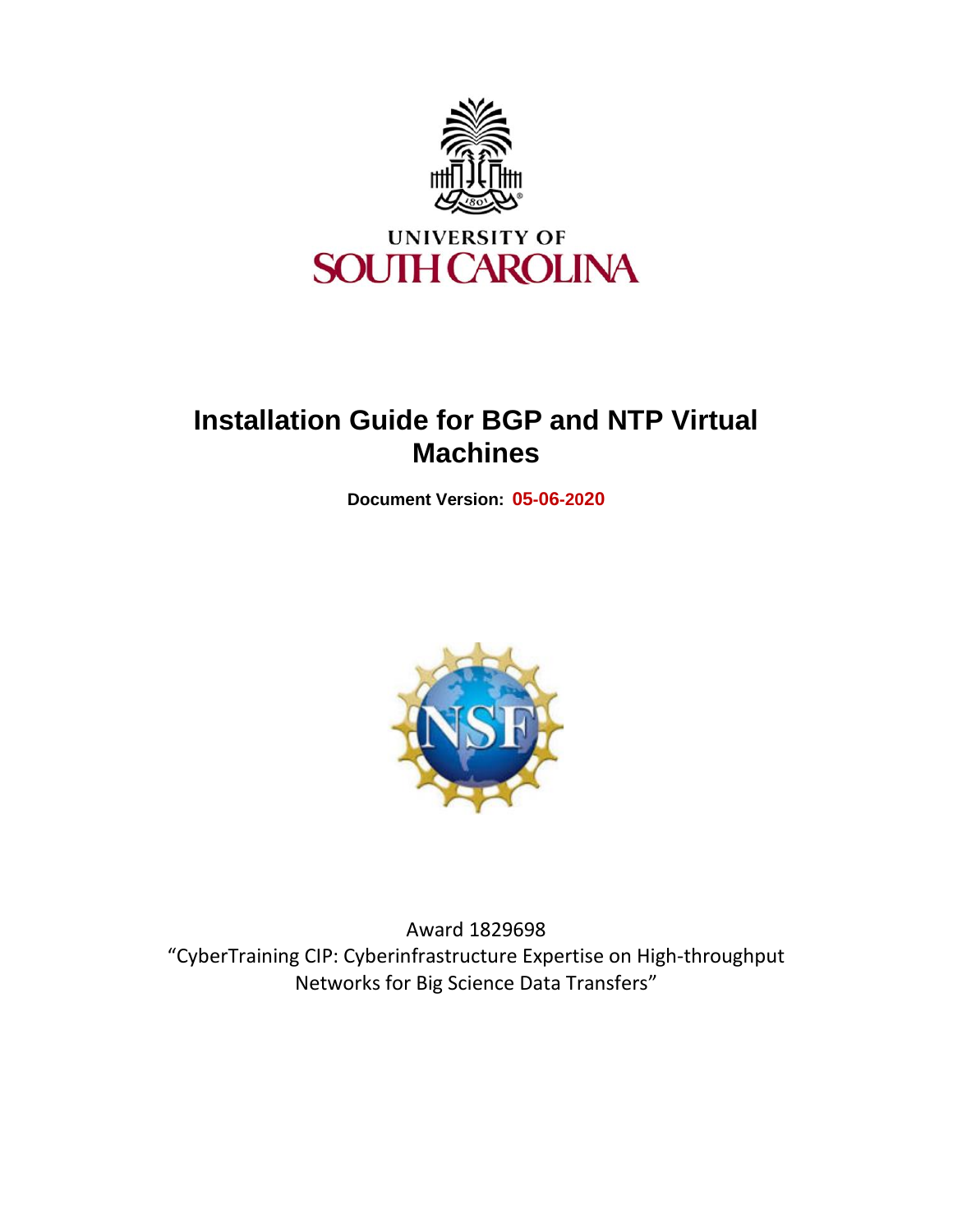## **Contents**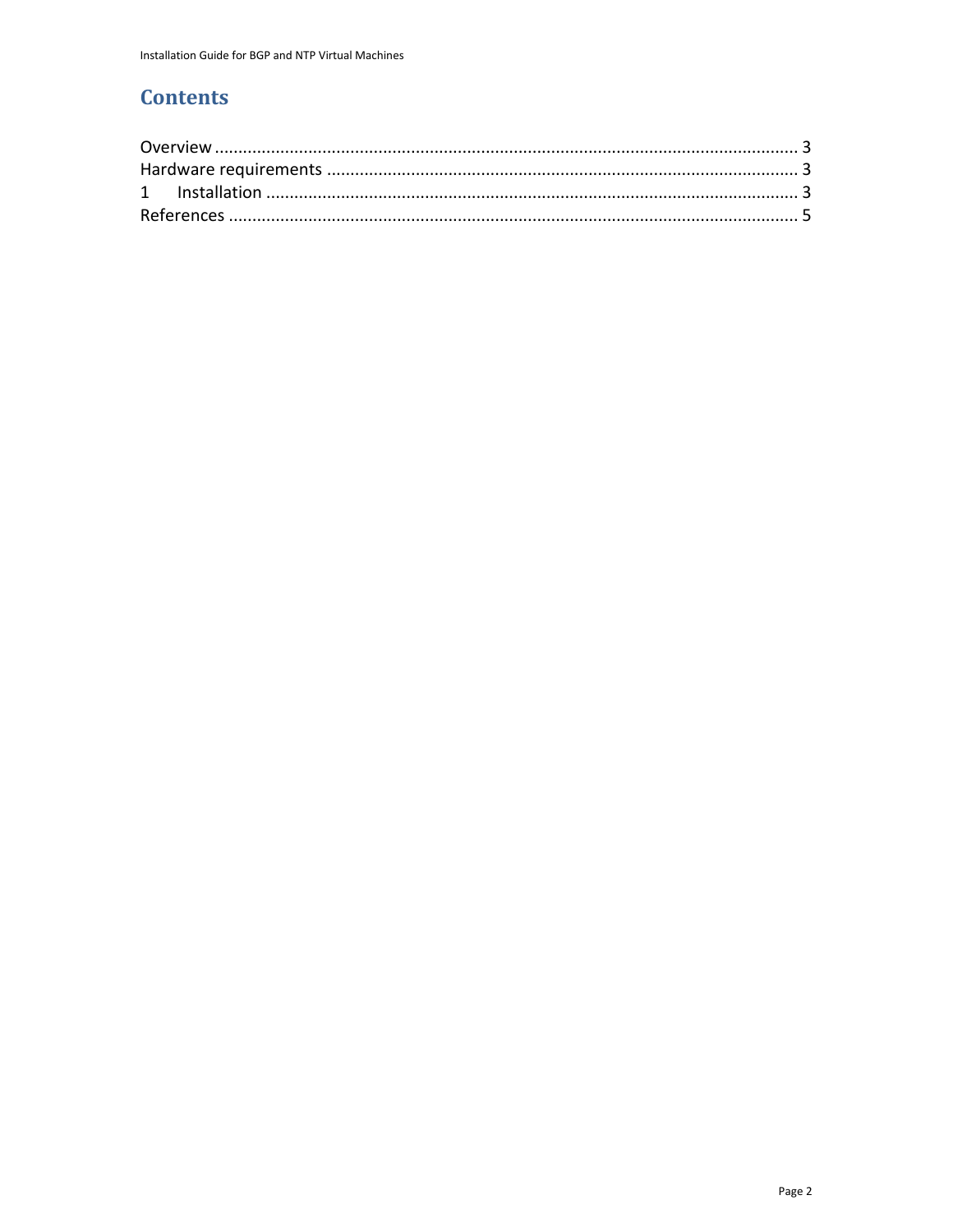#### <span id="page-2-0"></span>**Overview**

This document provides guidance on performing the installation and configuration of the virtual machines corresponding to Network Tools and Protocols (NTP) and Border Gateway Protocol (BGP) on Oracle Virtual Box 6.0.

#### <span id="page-2-1"></span>**Hardware requirements**

Table 1 specifies the hardware requirements to achieve the performance depicted in the labs.

|                  | <b>NTP</b> | <b>BGP</b> |
|------------------|------------|------------|
| <b>CPU</b>       | 3 cores    | 2 cores    |
| <b>Memory</b>    | 8 GB       | 8 GB       |
| <b>Hard Disk</b> | $15$ GB    | 30 GB      |

You can reduce the hardware requirements in order to run the VM on your own computer. However, the performance might be compromised.

#### <span id="page-2-2"></span>**1 Installation**

The following steps show how to install NTP VM on Oracle Virtual Box 6.0.

**Step 1.** Download and install Oracle Virtual Box 6.0.

**Step 2.** Download the .ova file to be installed. In this example, NTP VM is installed.

**Step 3.** Open Oracle Virtual Box 6.0.

**Step 4.** Click on *File -> Import Appliance*

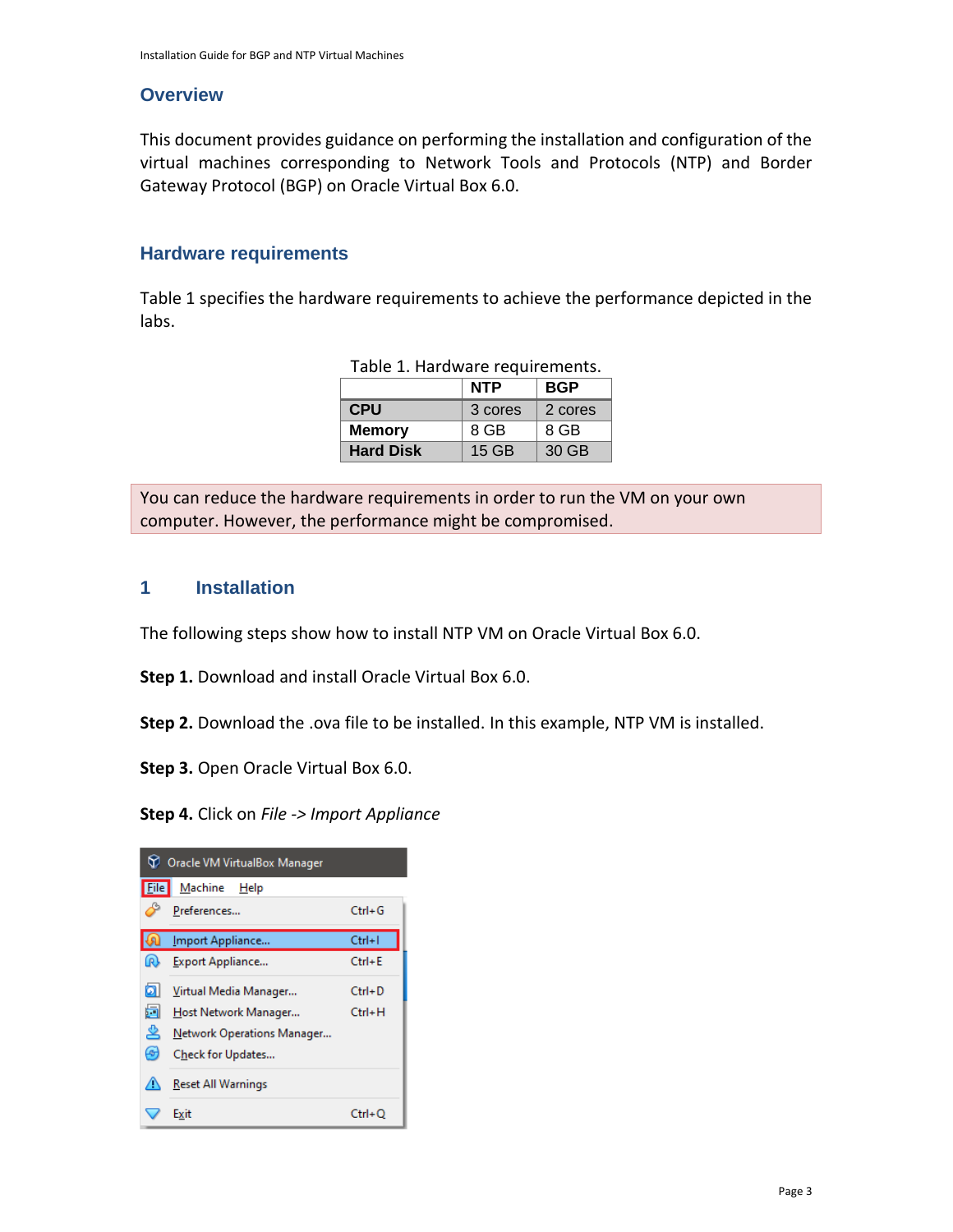**Step 5.** Browse to the folder that contains the .ova file.



**Step 6.** Select the destination folder and click on *Import*. Wait until it finishes. This process takes about 5 minutes.

|                                                                    | 7                                                                                                                                                                                                                                                 |        |
|--------------------------------------------------------------------|---------------------------------------------------------------------------------------------------------------------------------------------------------------------------------------------------------------------------------------------------|--------|
| Import Virtual Appliance                                           |                                                                                                                                                                                                                                                   |        |
| Appliance settings                                                 |                                                                                                                                                                                                                                                   |        |
| below.                                                             | These are the virtual machines contained in the appliance and the suggested settings of the imported VirtualBox machines.<br>You can change many of the properties shown by double-clicking on the items and disable others using the check boxes |        |
| Virtual System 1                                                   |                                                                                                                                                                                                                                                   |        |
| 당 Name                                                             | NTP MASTER <sub>v2</sub>                                                                                                                                                                                                                          |        |
| Guest OS Type                                                      | Ubuntu (32-bit)                                                                                                                                                                                                                                   |        |
| CPU                                                                | 3.                                                                                                                                                                                                                                                |        |
| <b>RAM</b>                                                         | 8192 MB                                                                                                                                                                                                                                           |        |
| Network Adapter                                                    | PCnet-PCI II (Am79C970A)                                                                                                                                                                                                                          |        |
| Storage Controller (IDE)                                           | PIIX4                                                                                                                                                                                                                                             |        |
| Storage Controller (IDE)                                           | PIIX4                                                                                                                                                                                                                                             |        |
| machine) modified.                                                 | You can modify the base folder which will host all the virtual machines. Home folders can also be individually (per virtual                                                                                                                       |        |
| C:\ - New year \VirtualBox VMs                                     |                                                                                                                                                                                                                                                   |        |
| MAC Address Policy: Include only NAT network adapter MAC addresses |                                                                                                                                                                                                                                                   |        |
| Additional Options: <a> Import hard drives as VDI</a>              |                                                                                                                                                                                                                                                   |        |
| Appliance is not signed                                            |                                                                                                                                                                                                                                                   |        |
|                                                                    | <b>Restore Defaults</b><br>Import                                                                                                                                                                                                                 | Cancel |